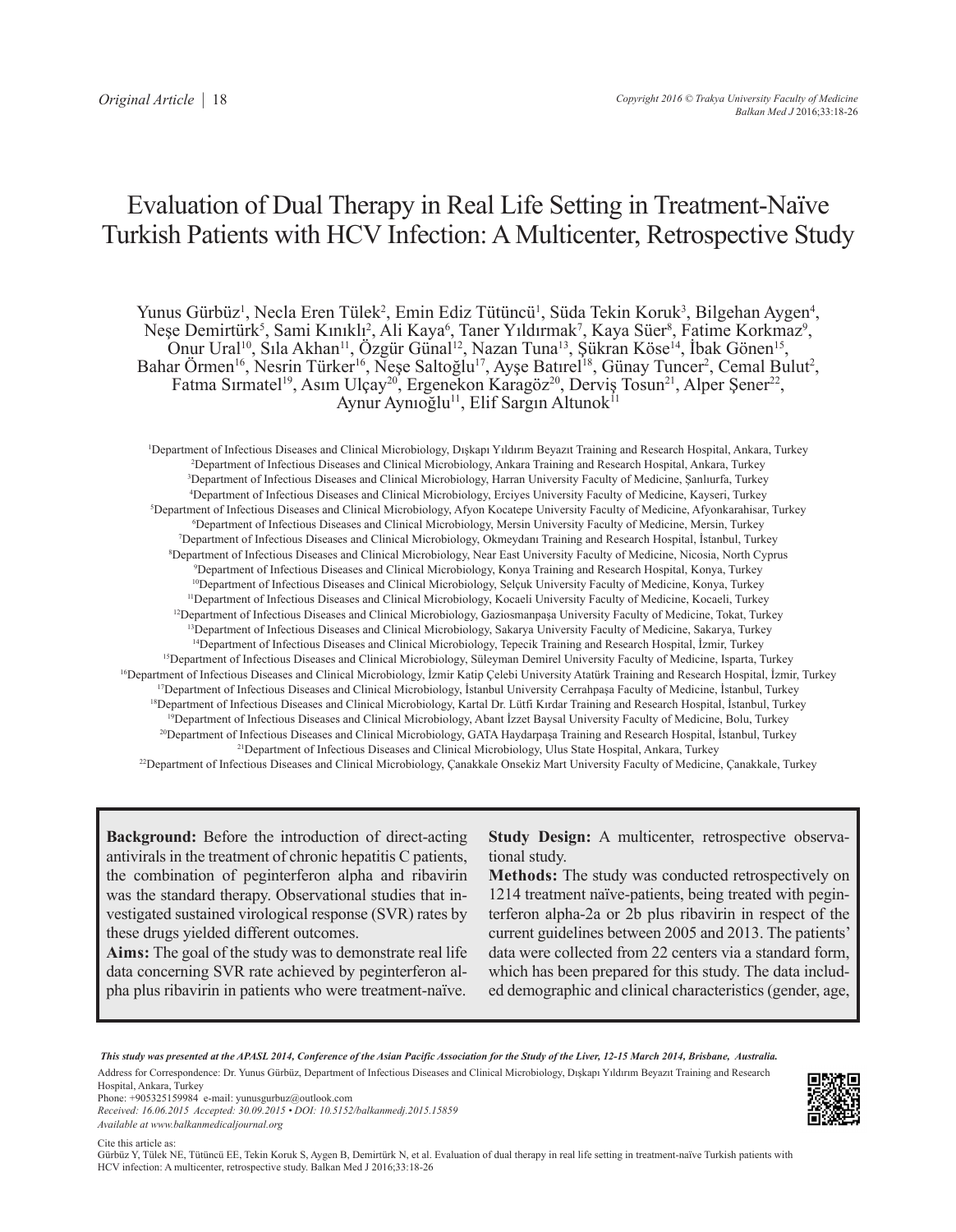body weight, initial Hepatitis C virus RNA (HCV RNA) level, disease staging) as well as course of treatment (duration of treatment, outcomes, discontinuations and adverse events). Renal insufficiency, decompensated liver disease, history of transplantation, immunosuppressive therapy or autoimmune liver disease were exclusion criteria for the study. Treatment efficacy was assessed according to the patient's demographic characteristics, baseline viral load, genotype, and fibrosis scores.

**Results:** The mean age of the patients was  $50.74 \ (\pm 0.64)$ years. Most of them were infected with genotype 1 (91.8%). SVR was achieved in 761 (62.7%) patients. SVR rate was 59.1% in genotype 1, 89.4% in genotype 2, 93.8% in genotype 3, and 33.3% in genotype 4 patients. Patients with lower viral load yielded higher SVR  $(65.8\% \text{ vs. } 58.4\%, \text{ p=0.09}).$  SVR rates according to histologic severity were found to be 69.3%, 66.3%, 59.9%, 47.3%, and 45.5% in patients with fibrosis stage 0, 1, 2,

Hepatitis C virus (HCV) infection is a common disease all over the world, affecting nearly 3% of the world's population (1). The prevalence has been reported to be approximately 0.5-1% in the studies conducted in Turkey (2,3). In a clinical series, the prevalence of cirrhosis within 20 years after detection of chronic hepatitis was found to be 24% (4). The annual risk of hepatocellular carcinoma (HCC) is between 2-6% in patients who develop cirrhosis as a result of HCV infection (5). It has been demonstrated that sustained virological response (SVR) achieved with treatment in chronic hepatitis C patients and even in patients with advanced-stage liver fibrosis decreases the risk of hepatic insufficiency and liver-related mortality (6). In a meta-analysis, it was demonstrated that development of HCC could be prevented in patients receiving interferon, even if SVR has not been achieved (7).

The purpose of the treatment of chronic hepatitis C (CHC) is to achieve a virological cure. Before direct-acting antiviral drug-including regimes, SVR rates achieved in the first pivotal study performed using the combination of peginterferon alpha and ribavirin, which was the standard therapy for CHC patients, were found to be as follows: 54% in all genotypes (GTs), 42% in GT 1, and over 80% in GT 2/3 (8,9). In a similar study performed with peginterferon alpha-2a plus ribavirin, SVR rates were found to be 56% in overall GTs, 46% in GT 1 , 76% in GT 2 and 3 patients (10). GT 1 appears to be the most difficult to treat GT and more than 90% of Turkish patients are GT 1 (11).

Beside GT and HCV RNA levels, patient-related factors such as interleukin-28B polymorphism, age, body weight, 3 and 4, respectively. The predictors of SVR were male gender, genotype 2/3, age less than 45 years, low fibrosis stage, low baseline viral load and presence of early virological response. SVR rates to each peginterferon were found to be similar in genotype 1/4 although SVR rates were found to be higher for peginterferon alpha-2b in patients with genotype 2/3. The number of patients who failed to complete treatment due to adverse effects was 33 (2.7%). The number of patients failed to complete treatment due to adverse effects was 33 (2.7%). **Conclusion:** Our findings showed that the rate of SVR to dual therapy was higher in treatment-naïve Turkish pa-

tients than that reported in randomized controlled trials. Also peginterferon alpha-2a and alpha-2b were found to be similar in terms of SVR in genotype 1 patients. **Keywords:** Hepatitis C, peginterferon alpha-2a, pegin-

terferon alpha-2b, ribavirin, therapy

ethnicity, steatosis, fibrosis, and insulin resistance affect SVR rates in patients receiving dual therapy (9,10,12). If HCV RNA is undetectable at the fourth week of treatment, which is known as rapid virological response (RVR), SVR rate is around 90% (13). In recent years, real life data reported from various countries revealed different SVR rates from pivotal studies, and the reasons for these differences were discussed by authors. The present multi-center study has been conducted to obtain real life data regarding treatment outcomes in treatment-naïve CHC patients receiving dual therapy in Turkey.

## **MATERIALS AND METHODS**

The present study was designed as a multicenter, retrospective study by the members of Viral Hepatitis Study Group which was formed within the body of Turkish Society of Clinical Microbiology and Infectious Diseases, between 2005 and 2013. The data of treatment-naïve CHC patients treated with peginterferon alpha plus ribavirin were collected. Twenty-two centers from different regions of Turkey participated in the study. Thirty researchers from the member centers of the group shared the data of 1214 patients, who met the predefined criteria, over the standard form that was delivered. The study protocol was approved by Dışkapı Yıldırım Beyazıt Training and Research Hospital, Ethics Committee for Clinical Researches. Considering patient privacy, patient information was recorded by coding.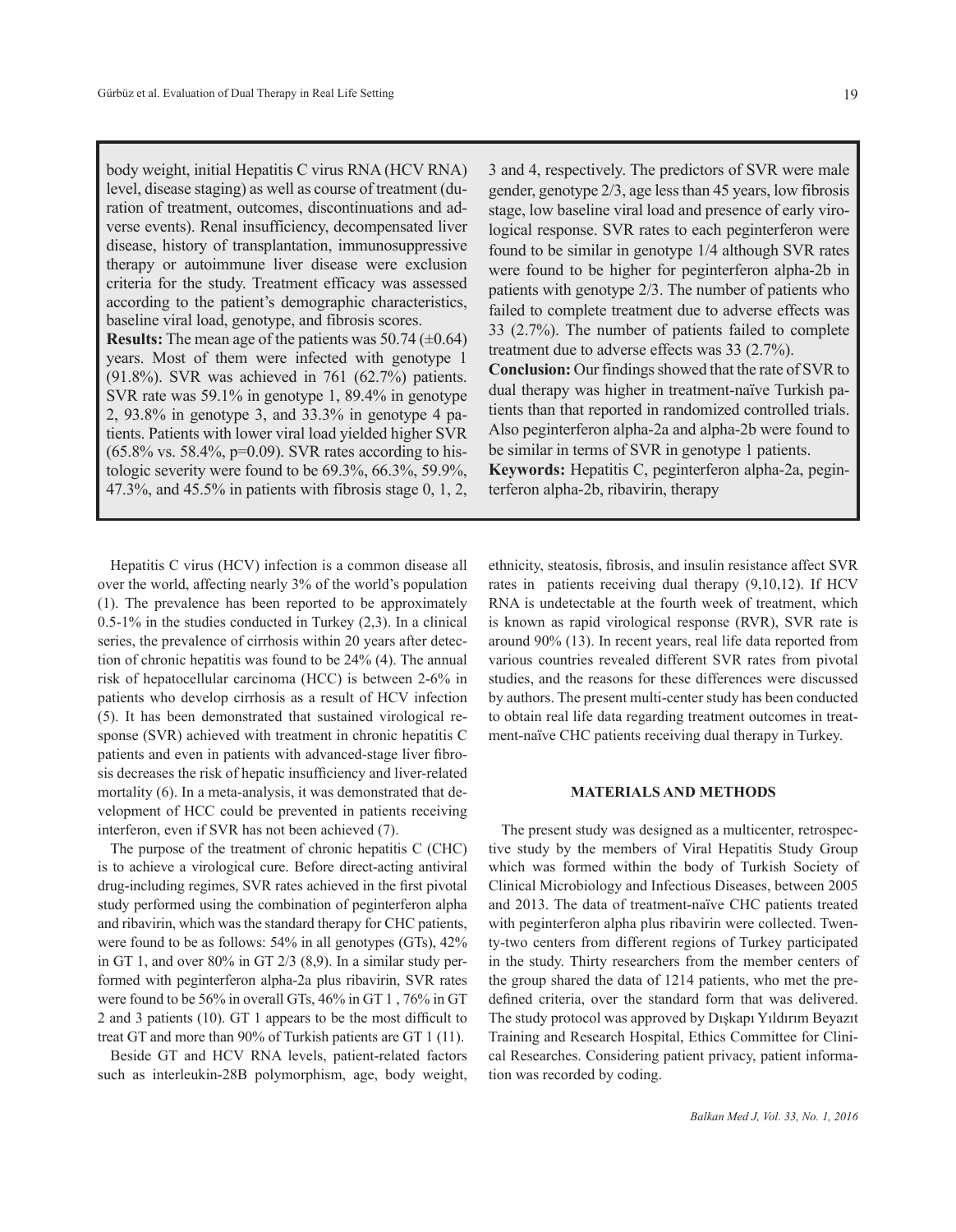## **Study design**

A form was developed for eligibility criteria and shared with the group members. Baseline data of treatment-naïve patients receiving peginterferon alpha-2 (a or b) plus ribavirin for CHC, treatment protocol and doses, follow-up during treatment, data at the end of treatment and post-therapy follow-up were collected. Age, gender, liver histopathology, alanine aminotransaminase (ALT) and aspartate aminotransferase (AST) levels, HCV genotype, RVR, early virological response (EVR), end of treatment response (ETR), and SVR rates were recorded.

## **Patient selection**

The study comprised treatment-naïve patients, who were over 18 years of age and had anti-HCV positivity and detectable HCV RNA for longer than six months. Twenty one patients co-infected with hepatitis B virus were also included. Patients with renal insufficiency, decompensated liver disease, history of transplantation, immunosuppressive therapy or autoimmune liver disease were not included in the study. Patients with a leucocyte count less than 3000/mm<sup>3</sup> or neutrophil <1500/mm3 and thrombocyte count <90000/mm3 before therapy were also excluded. Patients in whom peginterferon plus ribavirin dose adjustment due to adverse events had not been performed in accordance with the guidelines, were not included in the study.

## **Baseline parameters**

Patients' age, gender, pretreatment body weight, height, underlying diseases, baseline biochemical parameters (ALT, AST, total protein, albumin, alkaline phosphatase), complete blood count, prothrombin time, HBsAg, Anti-HIV, liver histopathology, HCV RNA, genotype, and history of diabetes were recorded. HCV RNA levels were recorded quantitatively in IU/mL. Results from the centers that measured HCV RNA quantification in copy/mL were transformed into IU/mL using the transformer factor of the test. Liver biopsy was evaluated in accordance with the Metavir scoring system (14,15): F0, no fibrosis; F1, portal fibrosis without septa; F2, portal fibrosis with rare septa; F3, numerous septa without cirrhosis; and F4, cirrhosis. HCV RNA levels of the patients were analyzed at the beginning of treatment, at the fourth,  $12<sup>th</sup>$  and  $24<sup>th</sup>$  weeks over the course of treatment, at the end of treatment, and at the 24th week after treatment. Complete blood count was analyzed at the second and fourth weeks and every four weeks thereafter over the course of treatment, whereas biochemical analyses were performed every four weeks. The doses of peginterferon and ribavirin, reasons for dose adjustments if any, and adverse effects were recorded.

#### **Treatment and defining the response**

The dose and duration of the dual combination therapy were in compliance with national and international guidelines: Weekly peginterferon alpha-2a (Pegasys; Hoffmann-la Roche, Switzerland) 180 µg subcutaneously (SC) plus oral daily ribavirin (Copegus; Hoffman-la Roche, Switzerland) or peginterferon alpha-2b (Pegintron, Merck & Co., Inc.; New Jersey, USA) 1.5 µg/kg SC per week plus oral daily ribavirin (Rebetol; Merck & Co., Inc.; New Jersey, USA). Ribavirin dose was adjusted according to body weight in line with the recommendations of the manufacturers. Treatment durations were 24 weeks for HCV GT 2 and 3 or 48 weeks for HCV GT 1 and 4 patients.

Undetectable HCV RNA at the end of treatment was considered ETR, whereas undetectable HCV RNA at the 24<sup>th</sup> week after treatment was considered SVR. Undetectable HCV RNA at the 12<sup>th</sup> week of treatment was considered as EVR. Treatment was discontinued in those patients who had decline in viral load less than 2 log at the  $12<sup>th</sup>$  week or who had detectable HCV RNA at the 24<sup>th</sup> week of treatment since they were accepted as unresponsive. Undetectable HCV RNA at the fourth week of treatment was considered RVR. HCV RNA <50 IU/mL was considered a loss of HCV RNA. Patients from the centers that had difficulty in accessing HCV RNA test and therefore could not perform HCV RNA analysis at the fourth or  $12<sup>th</sup>$  week were also included in the study, but effects of RVR and EVR on SVR could not be evaluated for those patients.

## **Statistical analysis**

Baseline data of the patients were calculated as mean±SD or median. Categorical data were presented as numbers and ratio. Relation of baseline data with SVR was analyzed by using student's t-test and Mann–Whitney U-test or chi-square test The results were considered statistically significant if  $p<0.05$ . Variances that reached statistical significance in univariate analysis were evaluated by multivariate logistic regression analysis. Stepwise and multivariate logistic regression models were used to explore the independent factors that could be used to predict SVR. Statistical analysis was carried out using SPSS program for Windows, version 15.0 J (SPSS; Chicago, IL, USA).

## **RESULTS**

All of the participants were Caucasians and females accounted for the majority (57.7%). The mean age of the patients was 50.74 years  $(\pm 0.64)$ . Of the patients, 8.7% were diabetic and 1.8% had hepatitis B co-infection. Since the study was retrospective and primarily aimed to determine SVR rates, 267 pa-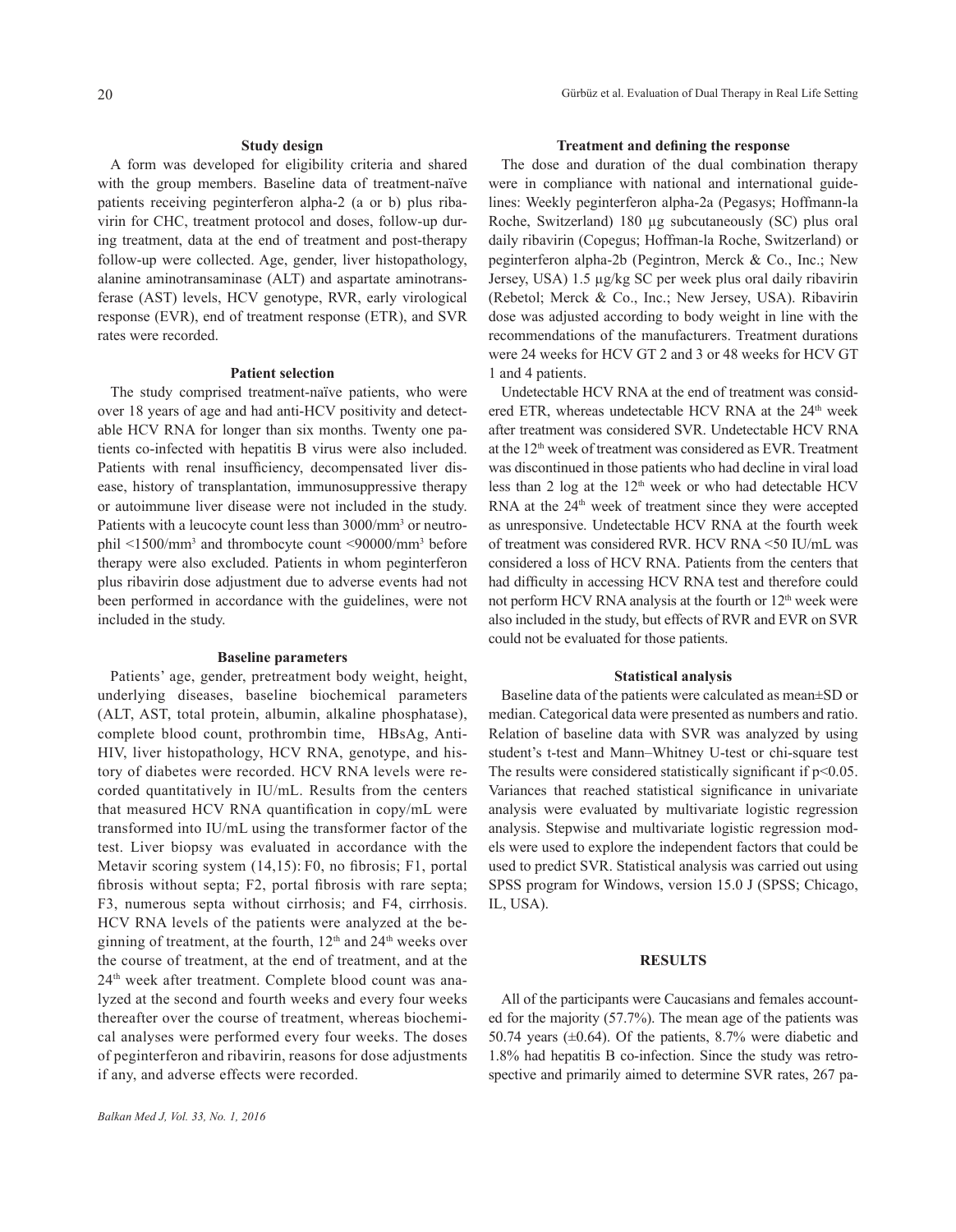tients with undetermined GT, 316 patients without biopsy, and 490 patients for whom body mass index could not be calculated were also included in the study. GT1 was found to be the predominant genotype (91.8%) among those patients who underwent genotyping.

Histological findings of the liver were available for 898 patients; cirrhosis was present in only 2.4% of the patients with known fibrosis. Baseline demographic characteristics and laboratory findings of the patients are shown in Tables 1 and 2.

In all GTs, the percentage of patients with SVR was 62.7%. While SVR was 58.5% in GT 1/4, it was found to be 90.7% in GT 2/3 (p=0.001). SVR rate was considerably higher in GT  $2/3$  patients compared to GT 1/4 patients (p=0.001). EVR was 73.7%, whereas ETR rate was found to be 79.0%.

| <b>TABLE 1.</b> Baseline Characteristics of Study Subjects (n=1214) |                               | Female               | 343  |
|---------------------------------------------------------------------|-------------------------------|----------------------|------|
| Characteristic                                                      | Number of patients and values | Total                | 619  |
| Gender, Male/Female                                                 | 513/701 (42.3%/57.7%)         | Age                  |      |
| Age (Mean)                                                          | 50.74 $(\pm 11.68)$           | $\leq$ 45            | 170  |
| $<$ 45                                                              | $314(25.9\%)$                 | 45-59                | 310  |
| $=>45$                                                              | 900 (74.1%)                   | $\geq 60$            | 139  |
| Body Mass Index (n=724)                                             |                               | Total                | 619  |
| <25                                                                 | 248 (34.3%)                   | $\operatorname{BMI}$ |      |
| $\geq$ 25-<30                                                       | 338 (46.7%)                   | Normal               | 124  |
| $\geq 30$                                                           | $138(19.1\%)$                 | Overweight           | 171  |
| Fibrosis stage (n=898)                                              |                               | Obese                | 60 ( |
| $\mathbf{0}$                                                        | $127(14.1\%)$                 | Total                | 355  |
| 1                                                                   | 419 (46.7%)                   | Genotype             |      |
| $\mathfrak{2}$                                                      | $182(20.3\%)$                 | 1, 4                 | 447  |
| 3                                                                   | $148(16.5\%)$                 | 2, 3                 | 27   |
| $\overline{4}$                                                      | $22(2.4\%)$                   | Total                | 474  |
| Genotype (n=947)                                                    |                               | Fibrosis             |      |
| $\mathbf{1}$                                                        | 869 (91.8%)                   | $\overline{0}$       | 65 ( |
| $\mathfrak{2}$                                                      | 38(4%)                        | $\mathbf{1}$         | 209  |
| 3                                                                   | $16(1.7\%)$                   | 2                    | 99 ( |
| 4                                                                   | $24(2.5\%)$                   | 3                    | 72 ( |
| Peginterferon alpha-2a/2b                                           | 618/596 (50.9%/49.1%)         | 4                    | 10   |
| Diabetes mellitus                                                   | 106/1214 (8.7%)               | Total                | 455  |
| Hepatitis B surface antigen positivity                              | 21/1198 (1.8%)                | <b>HCV RNA</b>       |      |
| ALT, U/L $(n=1214)$                                                 |                               | < 800000             | 350  |
| Mean                                                                | $68.73 \ (\pm 50.96)$         | $\geq 800000$        | 269  |
| Normal                                                              | 525 $(43.2\%)$                | Total                | 619  |
| Above upper limit of the normal                                     | 689 (56.8%)                   | Diabetes             |      |
| Hepatitis C virus RNA,                                              |                               | N <sub>0</sub>       | 555  |
| Median (min.-max.)                                                  | 625,500 (372-5,200,000,000)   | Yes                  | 64 ( |
| $\geq$ 8×105 IU/mL                                                  | 510/1214 (42%)                | Total                | 619  |
|                                                                     |                               |                      |      |

ALT: alanine aminotransaminase

NS: not significant, S: significant, BMI: body mass index

*Balkan Med J, Vol. 33, No. 1, 2016*

SVR was evaluated according to the baseline characteristics of the patients. While SVR was 75.8% under the age of 45 years, it was found to be 58.1% over the age of 45 years (p=0.001). ALT elevation was found in 54.7% of the patients. SVR rates were lower in the patients with higher ALT levels than those with normal ALT levels (59.2% vs. 67.8%). Likewise, SVR was also lower in the patients with higher AST levels (67.6% vs. 56.1%). HCV RNA level ≥800,000 IU/mL

**TABLE 2.** Demographic characteristics of the patients receiving peginterferon alpha-2a and 2b

|                | Peginterferon<br>alpha-2a n $(\%)$ | Peginterferon<br>alpha-2b $n$ $(\%)$ | Total        | p         |
|----------------|------------------------------------|--------------------------------------|--------------|-----------|
| Gender         |                                    |                                      |              |           |
| Male           | 276 (44.6%)                        | 237 (39.8%)                          | 513 (42.3%)  |           |
| Female         | 343 (55.4%)                        | 358 (60.2%)                          | 701 (57.7%)  | $p=0.094$ |
| Total          | $619(100\%)$                       | 595 (100%)                           | 1214 (100%)  | <b>NS</b> |
| Age            |                                    |                                      |              |           |
| <15            | 170 (27.5%)                        | 144 (24.2%)                          | 314 (25.9%)  |           |
| 45-59          | 310 (50.1%)                        | 288 (48.4%)                          | 598 (49.3%)  | $p=0.111$ |
| $\geq 60$      | 139 (22.5%)                        | 163 (27.4%)                          | 302 (24.9%)  | <b>NS</b> |
| Total          | 619 (100%)                         | 595 (100%)                           | 1214 (100%)  |           |
| <b>BMI</b>     |                                    |                                      |              |           |
| Normal         | 124 (34.9%)                        | 124 (33.6%)                          | 248 (34.3%)  |           |
| Overweight     | 171 (48.2%)                        | 167 (45.3%)                          | 338 (46.7%)  | $p=0.346$ |
| Obese          | $60(16.9\%)$                       | 78 (21.1%)                           | 138 (19.1%)  | NS        |
| Total          | 355 (100%)                         | 369 (100%)                           | 724 (100%)   |           |
| Genotype       |                                    |                                      |              |           |
| 1, 4           | 447 (94.3%)                        | 446 (94.3%)                          | 893 (94.3%)  | p=0.994   |
| 2, 3           | $27(5.7\%)$                        | $27(5.7\%)$                          | 54 (5.7%)    | <b>NS</b> |
| Total          | 474 (100%)                         | 473 (100%)                           | 947 (100%)   |           |
| Fibrosis       |                                    |                                      |              |           |
| $\overline{0}$ | $65(14.3\%)$                       | $62(14.0\%)$                         | 127 (14.1%)  |           |
| 1              | 209 (45.9%)                        | 210 (47.4%)                          | 419 (46.7%)  |           |
| 2              | 99 (21.8%)                         | 83 (18.7%)                           | 182 (20.3%)  | $p=0.807$ |
| 3              | 72 (15.8%)                         | 76 (17.2%)                           | 148 (16.5%)  | NS        |
| $\overline{4}$ | $10(2.2\%)$                        | 12(2.7%)                             | $22(2.4\%)$  |           |
| Total          | 455 (100%)                         | 443 (100%)                           | 898 (100%)   |           |
| <b>HCV RNA</b> |                                    |                                      |              |           |
| < 800000       | 350 (56.5%)                        | 354 (59.5%)                          | 704 (58.0%)  | $p=0.297$ |
| $\geq 800000$  | 269 (43.5%)                        | 241 (40.5%)                          | 510 (42.0%)  | <b>NS</b> |
| Total          | 619 (100%)                         | 595 (100%)                           | 1214 (100%)  |           |
| Diabetes       |                                    |                                      |              |           |
| N <sub>0</sub> | 555 (89.7%)                        | 553 (92.9%)                          | 1108 (91.3%) | $p=0.043$ |
| Yes            | 64 (10.3%)                         | $42(7.1\%)$                          | 106 (8.7%)   | S         |
| Total          | 619 (100%)                         | 595 (100%)                           | 1214 (100%)  |           |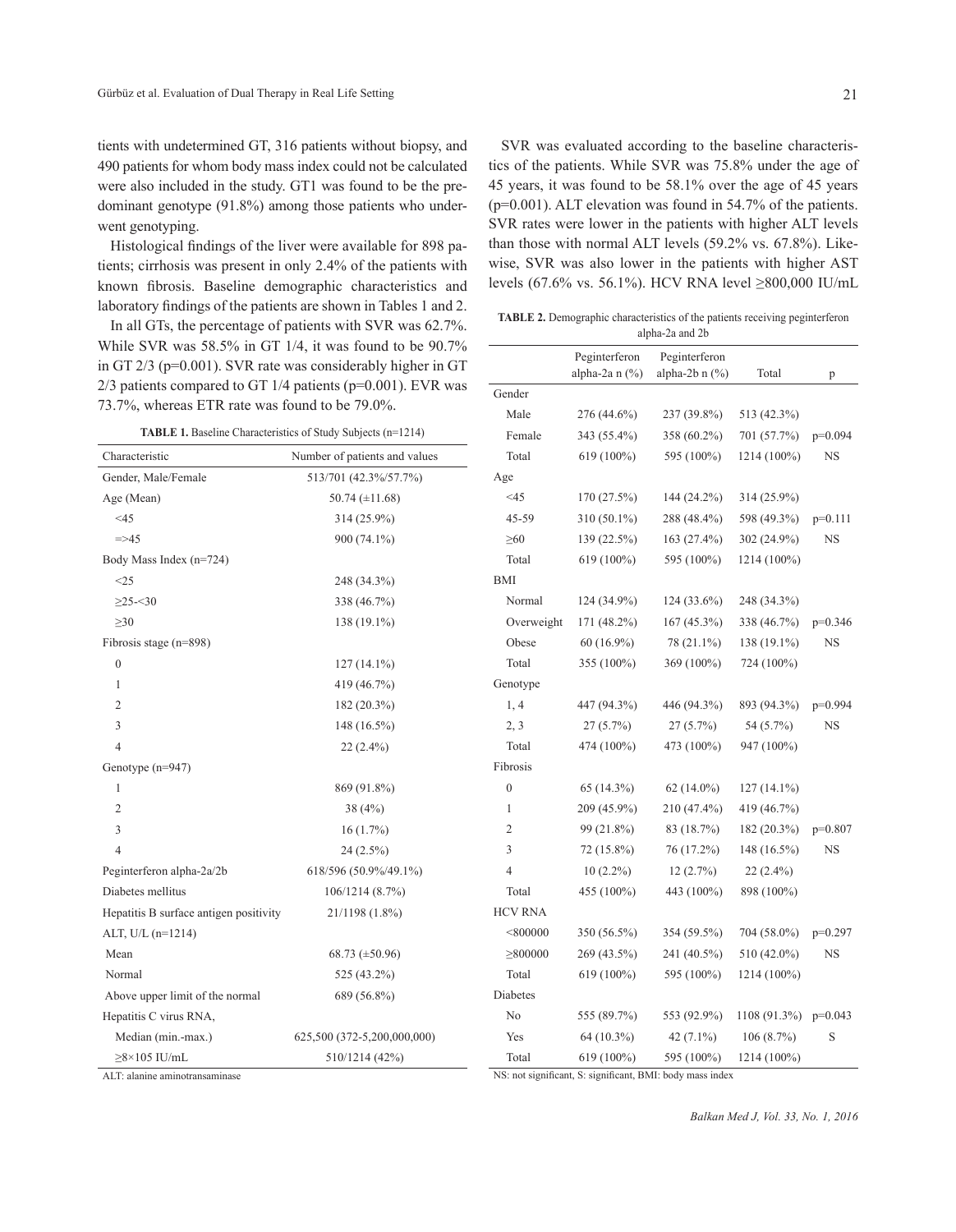was considered as high viral load; accordingly, high viral load was detected in 42% of the patients. Median HCV RNA level was 625,500 IU/mL. SVR was higher in those patients with lower viral load (65.8% vs. 58.4%, p=0.09).

Patients who had low fibrosis accounted for the majority of the study group; the frequencies of fibrosis stages were as follows: stage 0, 14%; stage 1, 46.7%; stage 2, 20.3%; stage 3, 16.5%; and stage 4 (cirrhosis), 2.4%. SVR rates according to fibrosis stages (0 through 4) were found to be 69.3%, 66.3%, 59.9%, 47.3%, and 45.5%, respectively.

 Two hundred and fifty-four patients (20.92%) could not complete the treatment because of unresponsiveness to therapy or adverse effects. Treatment was discontinued at the  $12<sup>th</sup>$  or  $24<sup>th</sup>$ week due to complete or partial non-response in 186 (15.32%) and due to breakthrough in 35 (2.88%) patients, whereas 33 (2.71%) patients failed to complete the study due to adverse events. While SVR rate was 47.2% in diabetic patients, it was found to be  $64.2\%$  in non-diabetic patients ( $p=0.001$ ). Any effect of HBsAg positivity on SVR was not determined.

Rapid virological response was evaluated in only 645 patients and was determined in 43.3% of these patients. SVR was higher in those with RVR (79.6% vs. 43.2%, p=0.001). SVR was achieved in 78.1% of the patients with EVR and in 8.7% of those without EVR (p=0.001). Relationship between SVR and demographic and clinical features of the study group are given in Table 3.

In the study group, 50.9% of the patients received peginterferon alpha-2a and 49.1% received peginterferon alpha-2b. We found no differences between two interferons in terms of SVR (63.0% vs. 62.4%, p=0.814). We also evaluated pergenotype differences in SVR rates according to the type of peginterferon used (Table 4). Peginterferon alpha-2b appears to be associated with higher SVR rates in GT 2/3 patients when compared with alpha-2a (96.3% versus 85.2%, p>0.001), although we could not find any statistically significant difference between two drugs in patients with GT 1/4 (p=0.891).

Multivariate logistic regression analysis revealed positive correlation between SVR and male gender, EVR and the age under 45 years (Table 5).

The most common adverse effects were weight loss, myalgia, fever and headache. While 27% of the patients required dose reduction for ribavirin due to anemia, the dose of peginterferon was reduced in 7% patients due to neutropenia. Treatment discontinuation was required due to adverse events in 2.7% of the patients. Common adverse effects are presented in Table 6.

#### **DISCUSSION**

Although the seroprevalence of CHC is about 1% in Turkey, HCV is ranked second in the etiology of HCC after

**TABLE 3.** Relationship between demographic and clinical characteristics and SVR (n=1214) (Chi-Square tests)

|                                          | - 100        |           |
|------------------------------------------|--------------|-----------|
| Demographic and clinical characteristics | $SVR$ $(\%)$ | p         |
| Age                                      |              |           |
| $<$ 45                                   | 75.8         | $p=0.001$ |
| $=>45$                                   | 58.1         |           |
| Gender                                   |              |           |
| Male                                     | 63.7         | $p=0.515$ |
| Female                                   | 61.9         |           |
| Body Mass Index                          |              |           |
| <25                                      | 68.1         |           |
| $\geq$ 25-<30                            | 58.9         | $p=0.010$ |
| $\geq 30$                                | 53.9         |           |
| Diabetes Mellitus                        | 47.2         | $p=0.001$ |
| Non diabetics                            | 64.2         |           |
| Genotype                                 |              |           |
| 1, 4                                     | 58.5         | $p=0.001$ |
| 2, 3                                     | 90.7         |           |
| Fibrosis (Metavir)                       |              |           |
| $\boldsymbol{0}$                         | 69.3         |           |
| 1                                        | 66.3         |           |
| $\overline{2}$                           | 59.9         | $p=0.001$ |
| 3                                        | 47.3         |           |
| $\overline{4}$                           | 45.5         |           |
| <b>HCV RNA</b>                           |              |           |
| $\geq 800,000$                           | 58.4         | $p=0.09$  |
| < 800,000                                | 65.8         |           |
| HBV Co-infection                         |              |           |
| Yes                                      | 66.7         | $p=0.444$ |
| No                                       | 62.5         |           |
| Peginterferon                            |              |           |
| Alpha-2a (n=619)                         | 63.0         | $p=0.814$ |
| Alpha-2b $(n=595)$                       | 62.4         |           |
| ALT, U/L                                 |              |           |
| Normal                                   | 67.8         | $p=0.02$  |
| Above upper limit of the normal          | 59.2         |           |
| AST, U/L                                 |              |           |
| Normal                                   | 67.6         |           |
| Above upper limit of the normal          | 56.1         | $p=0.001$ |
| Rapid virological response               |              |           |
| Yes                                      | 79.6         | $p=0.001$ |
| N <sub>0</sub>                           | 43.2         |           |
| <b>EVR</b>                               |              |           |
| Yes                                      | 78.1         | $p=0.001$ |
| No                                       | 8.7          |           |
|                                          |              |           |

SVR: sustained virological response; HBV: hepatitis B virus; ALT: alanine aminotransaminase; AST: aspartate aminotransferase; EVR: early virological response; HCV: hepatitis C virus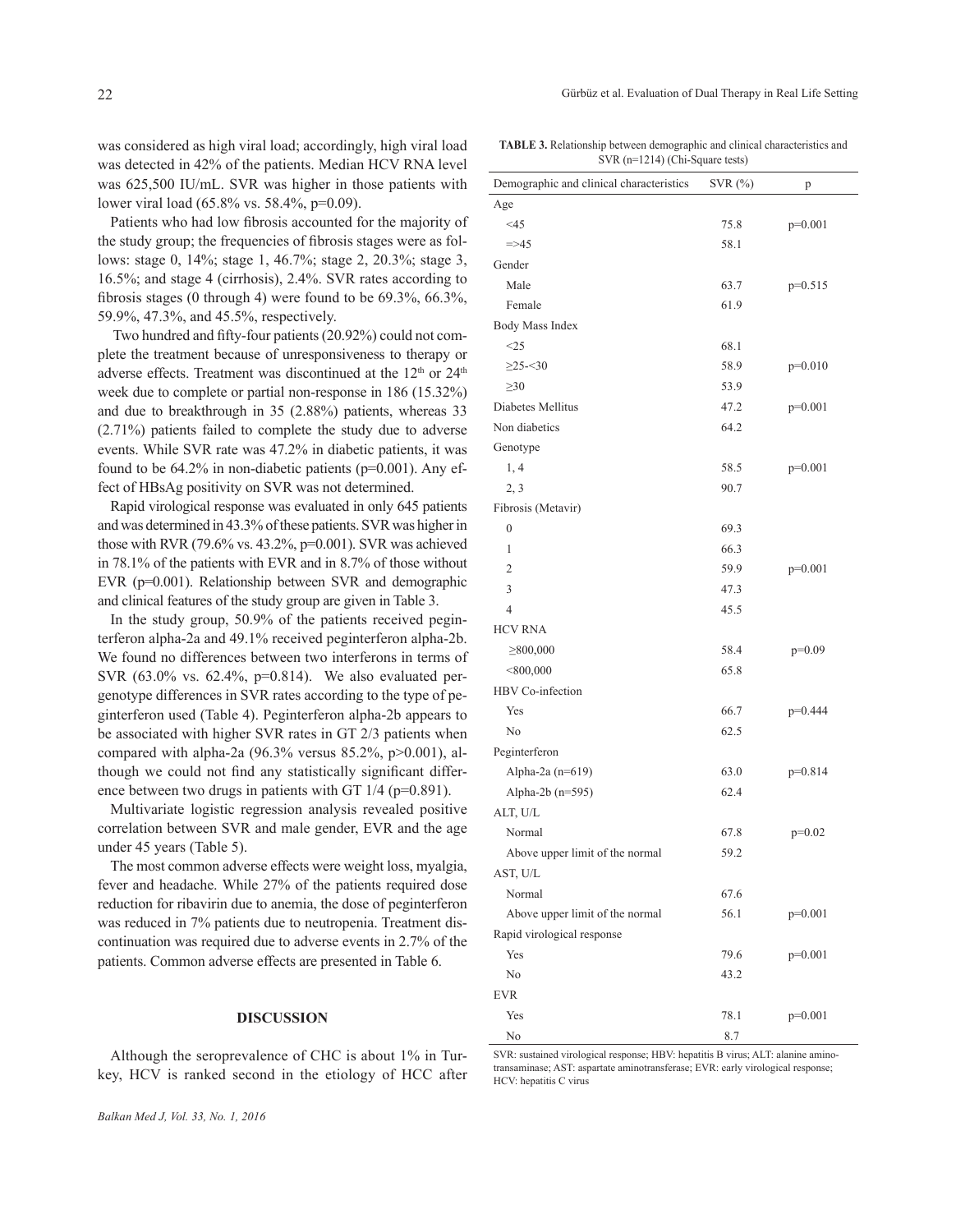**TABLE 4.** Comparison of peginterferon alpha-2a vs. peginterferon alpha-2b according to SVR

|                                  | $SVR$ $(\% )$ | р         |
|----------------------------------|---------------|-----------|
| All genotypes                    |               |           |
| Peginterferon alpha-2a $(n=619)$ | 63.0          | $p=0.814$ |
| Peginterferon alpha-2b $(n=595)$ | 62.4          |           |
| Genotype 2, 3                    |               |           |
| Peginterferon alpha-2a $(n=27)$  | 85.2          | p<0.001   |
| Peginterferon alpha-2b $(n=27)$  | 96.3          |           |
| Genotype 1, 4                    |               |           |
| Peginterferon alpha-2a           | 58.9          | $p=0.891$ |
| Peginterferon alpha-2b           | 58.4          |           |

SVR: sustained virological response

**TABLE 5.** Multivariate Logistic Regression analysis to identify factors associated with SVR after peginterferon plus ribavirin therapy in treatment-naïve chronic hepatitis C patients with HCV genotype 1

| Factor              | OR.    | 95% CI       | p     |
|---------------------|--------|--------------|-------|
| Male gender         | 1.956  | 1.107-3.453  | 0.021 |
| Age $\leq$ 45 years | 3.630  | 1.689-3.020  | 0.002 |
| <b>EVR</b>          | 24.111 | 3.915-19.083 | 0.001 |
| <b>RVR</b>          | 1.490  | 0.802-2.770  | 0.207 |
| ALT                 | 0.770  | 0.359-1.651  | 0.502 |
| AST                 | 0.750  | 1.597-0.455  | 0.455 |
| <b>HCV-RNA</b>      | 0.758  | 0.406-1.306  | 0.287 |
| Genotype            | 3.203  | 0.712-14.416 | 0.129 |
| Fibrosis 1          | 1.157  | 0.432-3106   | 0.773 |
| Fibrosis 2          | 0.852  | 0.279-2.605  | 0.779 |
| Fibrosis 3          | 0.565  | 0.173-1.846  | 0.345 |
| Fibrosis 4          | 2.048  | 0.283-14.796 | 0.477 |

OR: odds ratio; CI: confidence interval; HCV: hepatitis C virus; EVR: early virological response; RVR: rapid virological response; ALT: alanine aminotransaminase; AST: aspartate aminotransferase

hepatitis B virus (16-18). Therefore, the treatment of such patients is important to prevent the development of cirrhosis or, if it has already developed, progression to HCC or hepatic insufficiency, and accordingly to reduce liver-related mortality. Long-term follow-up shows that response is permanent in 99% of the patients with SVR (19,20). In the pivotal studies performed using standard therapy, which consists of peginterferon plus ribavirin, SVR rate was 54-56% for overall genotypes in treatment-naïve patients and it was reported that SVR rate was 42-52% for GT 1 patients (9,10,13). Real life data indicate that SVR rates are usually higher than pivotal studies. Park et al. (21) conducted a study in Korea and evaluated the data of 758 patients; they found SVR rate to be 59.6% in all GTs, 53.6% in GT 1, and 71.4% in GTs 2/3. Similar results were obtained in two studies conducted in Ar-

**TABLE 6.** Frequency of adverse events for peginterferon alpha plus ribavirin

| <b>Adverse Events</b>                       | $\frac{0}{0}$  |
|---------------------------------------------|----------------|
| Fever                                       | 50             |
| Headache                                    | 50             |
| Myalgia                                     | 56             |
| Weight loss                                 | 59             |
| Injection site inflammation                 | 13             |
| Arthralgia                                  | 11             |
| Nausea                                      | 18             |
| Alopecia                                    | 10             |
| Depression                                  | 13             |
| Insomnia                                    | 12             |
| Hyperthyroidism                             | 4              |
| Hypothyroidism                              | 0.2            |
| Anemia $(\leq 10 \text{ gr/dL})$            | 27             |
| Neutropenia (<750 cell/mm <sup>3</sup> )    | 7              |
| Thrombocytopenia (<50,000/mm <sup>3</sup> ) | $\overline{2}$ |

gentina and Italy (22,23). In France, the outcomes obtained by Bourliere et al. (24) were similar to the pivotal studies. In Turkey, there has been no large-scale study published regarding the results of dual therapy. Yenice et al. (25) conducted a study with 74 GT 1 treatment-naïve patients and determined the rate of SVR to be 48.6% in those treated with peginterferon alpha-2a and 35.1% in those treated with peginterferon alpha-2b. Dogan et al. (26) found 57.0% and 52.3% SVR rate in those treated with peginterferon alpha-2a and peginterferon alpha-2b, respectively, in a study consisting of 151 CHC patients with GT 1. In this multicenter study, we have found SVR rate of 59.1% in GT1 patients, which is higher than both the pivotal studies and the studies published previously in Turkey.

As shown in many studies, SVR rate in GT 2/3 patients is higher than for GT 1 patients (9,10,13). As is expected, we also have found higher SVR rates in GTs 2/3 as compared to GTs 1/4 (90.7% vs. 58.5%, p=0.001). Another factor that enhances SVR was low viral load before treatment (9,13,24). In the present study, SVR rate was also higher (65.8%) in patients with low viral load than those of higher viral load (58.4%) (p=0.09). Other patient-related factors that positively affect SVR were found to be young age, low body weight and low fibrosis stage. It is known that SVR rate is low in patients with advanced–stage fibrosis, particularly with cirrhosis (27). The rate of cirrhotic patients was 2.4% in this study. This rate was found to be 29% by Manns et al. (9) and 12% by Fried et al. (10). We conclude that the lower number of cirrhotic patients in this study group is one of the important reasons for higher SVR rates found in our study.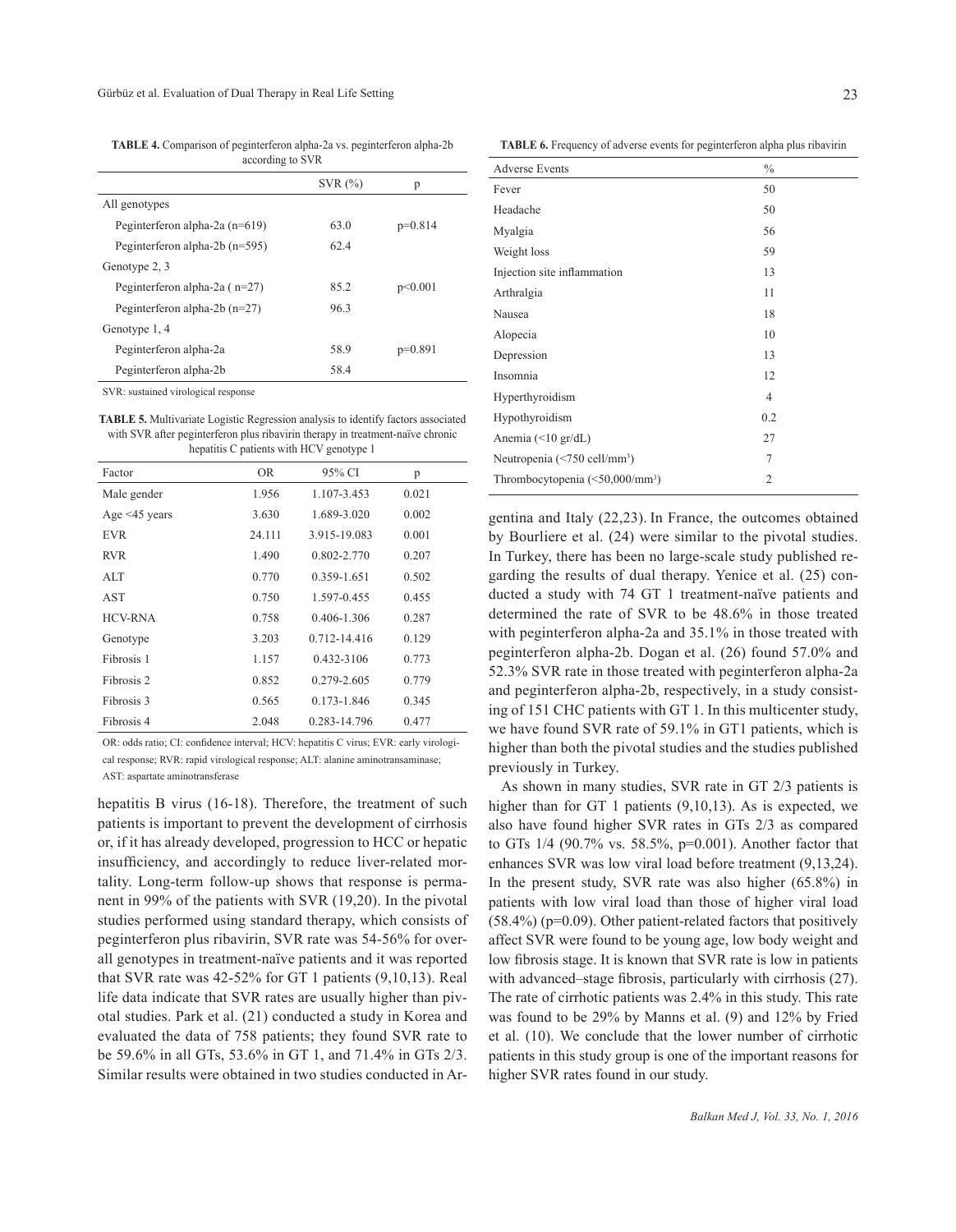Diabetes and insulin resistance are more common in patients with CHC and the presence of insulin resistance leads to rapid progression of fibrosis and reduction in SVR rates (28-31). While SVR rate was 47.2% in our diabetic patients, it was 64.2% in non-diabetic patients. SVR rate was found to be lower in the patients in whom ALT was above the upper limit of normal. The effect of HBV co-infection on SVR could not be demonstrated.

The probability of SVR correlates with the rapidity of HCV RNA suppression (32). Logistic regression analysis revealed that EVR was one of the three independent factors that influenced SVR.

Either peginterferon alpha-2a or alpha-2b is recommended together with ribavirin in the standard dual therapy for CHC (33,34). In the pivotal studies, no substantial difference regarding SVR was detected between these two drugs (9,10). Many studies, being conducted later on, evaluated whether these two drugs were superior to each other. Asconi, Rumi and Awad found that peginterferon alpha-2a was superior to peginterferon alpha-2b (35-37). However, in other studies carried out by McHutchison et al. (38) and Jin et al. (39), no difference was found between peginterferon alpha-2a and 2b in terms of SVR. In two studies conducted in GT 1 patients in Turkey, no difference was found between two peginterferons. Our study is one of the largest series seeking for the SVR differences between two drugs and we have found peginterferon alpha-2a and 2b to be similar in terms of the SVR (25,40). Different SVR rates have also been shown between two peginterferons according to genotypes (41). In this study, higher SVR rates were obtained in GTs 2/3 with peginterferon alpha-2b, but no difference has been shown in GTs 1/4 patients.

It is known that gender usually has no effect on SVR (22,23). In our study, multivariate analysis showed higher SVR rates in males. There are also studies suggesting that response is better in male gender (21,25,35).

Treatment discontinuation due to laboratory abnormality and adverse events was encountered in 2.7% of the patients. This rate is lower than 10 and 11%, which were obtained in the pivotal studies performed for peginterferon alpha-2a and 2b. We think that this is related to the low rate of patients with advanced fibrosis (9,10,42).

Dual therapy with peginterferon alpha plus ribavirin has been being replaced by triple combinations of direct-acting antiviral drugs with peginterferons in many countries. Although SVR rates obtained by new therapies are better than standard therapy, it will be difficult for new antiviral therapies to replace the standard therapy in many countries due to the cost of new treatment regimes. Moreover, the fact that telaprevir and boceprevir, included in the triple therapy, are used in only GT 1, leads to more adverse events than dual therapy, display interactions with many drugs, and cause resistant strains. Dual therapy may be preferred in young and treatment-naïve patients, with low fibrosis and low viral load, particularly in resource limited settings.

In conclusion, this study comprises the "real life" results of peginterferon alpha plus ribavirin therapy in a large group of treatment-naïve Turkish patients. Our data suggest that the rate of SVR to peginterferon alpha plus ribavirin therapy was higher than those reported in randomized controlled trials. SVR rates to peginterferon alpha-2a and alpha-2b treatments were found to be similar in GTs 1/4 although SVR rates were found to be higher for peginterferon alpha-2b in patients with GTs 2/3.

**Ethics Committee Approval:** Ethics committee approval was received for this study from the ethics committee of Dışkapı Yıldırım Beyazıt Training and Research Hospital.

**Informed Consent:** Written informed consent was obtained from patients who participated in this study.

## Peer-review: Externally peer-reviewed.

**Author contributions:** Concept - Y.G., N.E.T., E.E.T.; Design - Y.G., N.E.T.; Supervision - Y.G., N.E.T.; Resource - Y.G., N.E.T., E.E.T., S.T.K., B.A., N.D., S.K., A.K., T.Y., K.S., F.K., O.U., S.A., Ö.G., N.T., Ş.K., İ.G., B.Ö., N.T., N.S., A.B., G.T., C.B., F.S., A.U., E.K., D.T., A.Ş., A.A., E.S.A.; Materials -Y.G., N.E.T., E.E.T., S.T.K., B.A., N.D., S.K., A.K., T.Y., K.S., F.K., O.U., S.A., Ö.G., N.T., Ş.K., İ.G., B.Ö., N.T., N.S., A.B., G.T., C.B., F.S., A.U., E.K., D.T., A.Ş., A.A., E.S.A.; Data Collection &/or Processing - Y.G., N.E.T., E.E.T., S.T.K., B.A., N.D., S.K., A.K., T.Y., K.S., F.K., O.U., S.A., Ö.G., N.T., Ş.K., İ.G., B.Ö., N.T., N.S., A.B., G.T., C.B., F.S., A.U., E.K., D.T., A.Ş., A.A., E.S.A.; Analysis &/or Interpretation -Y.G., N.E.T., E.E.T.; Literature Search -Y.G, N.T.; Writing - Y.G., N.E.T., E.E.T.; Critical Reviews - Y.G., N.E.T., E.E.T., S.T.K., B.A., N.D., S.K., A.K., T.Y., K.S., F.K., O.U., S.A., Ö.G., N.T., Ş.K., İ.G., B.Ö., N.T., N.S., A.B., G.T., C.B., F.S., A.U., E.K., D.T., A.Ş., A.A., E.S.A.

**Conflict of Interest:** No conflict of interest was declared by the authors.

**Financial Disclosure:** The authors declared that this study has received no financial support.

# **REFERENCES**

- 1. Alter MJ. The epidemiology of acute and chronic hepatitis C. *Clin Liver Dis* 1997;1:559-68, vi-vii. **[CrossRef]**
- 2. Balik I, Tosun S, Tabak F, Saltoglu N, Ormeci N, Sencan I, et al. Investigation of viral hepatitis epidemiology by a touring/travelling team [Turkish Viral Hepatitis Society Bus Project]. APASL Brisbane: Hepatology International; 2014. p. 1-405.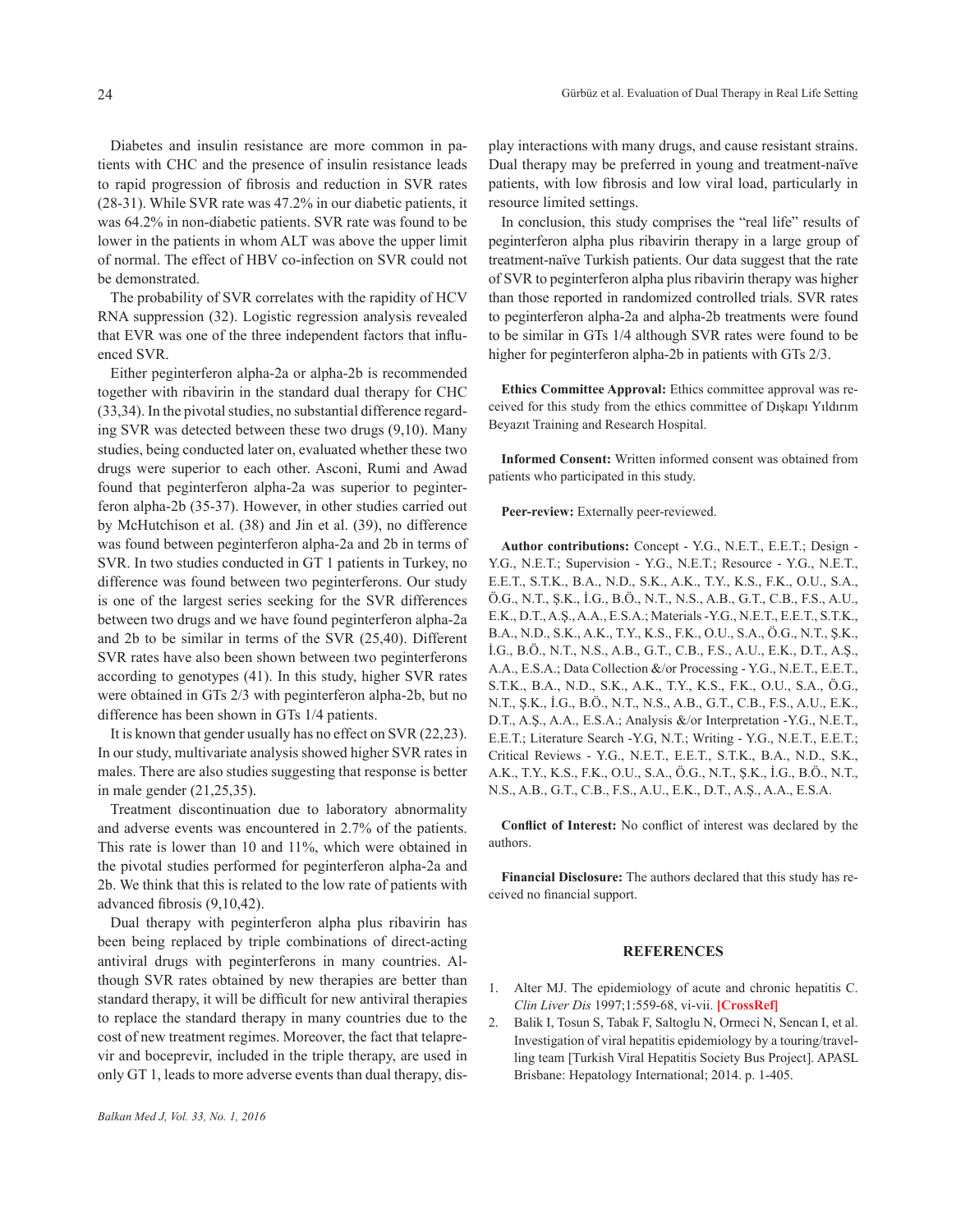- 3. Dayan S, Tekin A, Tekin R, Dal T, Hosoglu S, Yazgan UC, et al. HBsAg, anti-HCV, anti-HIV 1/2 and syphilis seroprevalence in healthy volunteer blood donors in southeastern Anatolia. *J Infect Dev Ctries* 2013;7:665-9. **[CrossRef]**
- 4. Freeman AJ, Dore GJ, Law MG, Thorpe M, Von Overbeck J, Lloyd AR, et al. Estimating progression to cirrhosis in chronic hepatitis C virus infection. *Hepatology* 2001;34:809-16. **[CrossRef]**
- 5. Sangiovanni A, Del Ninno E, Fasani P, De Fazio C, Ronchi G, Romeo R, et al. Increased survival of cirrhotic patients with a hepatocellular carcinoma detected during surveillance. *Gastroenterology* 2004;126:1005-14. **[CrossRef]**
- 6. Veldt BJ, Heathcote EJ, Wedemeyer H, Reichen J, Hofmann WP, Zeuzem S, et al. Sustained virologic response and clinical outcomes in patients with chronic hepatitis C and advanced fibrosis. *Ann Intern Med* 2007;147:677-84. **[CrossRef]**
- 7. Miyake Y, Iwasaki Y, Yamamoto K. Meta-analysis: reduced incidence of hepatocellular carcinoma in patients not responding to interferon therapy of chronic hepatitis C. *Int J Cancer* 2010;127:989-96.
- Strader DB, Wright T, Thomas DL, Seeff LB; American Association for the Study of Liver D. Diagnosis, management, and treatment of hepatitis C. *Hepatology* 2004;39:1147-71. **[CrossRef]**
- 9. Manns MP, McHutchison JG, Gordon SC, Rustgi VK, Shiffman M, Reindollar R, et al. Peginterferon alfa-2b plus ribavirin compared with interferon alfa-2b plus ribavirin for initial treatment of chronic hepatitis C: a randomised trial. *Lancet*  2001;358:958-65. **[CrossRef]**
- 10. Fried MW, Shiffman ML, Reddy KR, Smith C, Marinos G, Goncales FL Jr., et al. Peginterferon alfa-2a plus ribavirin for chronic hepatitis C virus infection. *N Engl J Med* 2002;347:975-82. **[CrossRef]**
- 11. Buruk CK, Bayramoglu G, Reis A, Kaklikkaya N, Tosun I, Aydin F. Determination of hepatitis C virus genotypes among hepatitis C patients in Eastern Black Sea Region, Turkey. *Mikrobiyol Bul* 2013;47:650-7. **[CrossRef]**
- 12. Ge D, Fellay J, Thompson AJ, Simon JS, Shianna KV, Urban TJ, et al. Genetic variation in IL28B predicts hepatitis C treatmentinduced viral clearance. *Nature* 2009;461:399-401. **[CrossRef]**
- 13. Hadziyannis SJ, Sette H Jr, Morgan TR, Balan V, Diago M, Marcellin P, et al; PEGASYS International Study Group. Peginterferon-alpha2a and ribavirin combination therapy in chronic hepatitis C: a randomized study of treatment duration and ribavirin dose. *Ann Int Med* 2004;140:346-55. **[CrossRef]**
- 14. Bedossa P, Poynard T. An algorithm for the grading of activity in chronic hepatitis C. The METAVIR Cooperative Study Group. *Hepatology* 1996;24:289-93. **[CrossRef]**
- 15. Intraobserver and interobserver variations in liver biopsy interpretation in patients with chronic hepatitis C. The French METAVIR Cooperative Study Group. *Hepatology* 1994;20:15- 20. **[CrossRef]**
- 16. Ozer B, Serin E, Yilmaz U, Gumurdulu Y, Saygili OB, Kayaselcuk F, et al. Clinicopathologic features and risk factors for he-

patocellular carcinoma: results from a single center in southern Turkey. *Turk J Gastroenterol* 2003;14:85-90.

- 17. Alacacioglu A, Somali I, Simsek I, Astarcioglu I, Ozkan M, Camci C, et al. Epidemiology and survival of hepatocellular carcinoma in Turkey: outcome of multicenter study. *Jpn J Clin Oncol* 2008;38:683-8. **[CrossRef]**
- 18. Uzunalimoglu O, Yurdaydin C, Cetinkaya H, Bozkaya H, Sahin T, Colakoglu S, et al. Risk factors for hepatocellular carcinoma in Turkey. *Dig Dis Sci* 2001;46:1022-8. **[CrossRef]**
- 19. Swain MG, Lai MY, Shiffman ML, Cooksley WG, Zeuzem S, Dieterich DT, et al. A sustained virologic response is durable in patients with chronic hepatitis C treated with peginterferon alfa-2a and ribavirin. *Gastroenterology* 2010;139:1593-601. **[CrossRef]**
- 20. Thompson AJ, Muir AJ, Sulkowski MS, Ge D, Fellay J, Shianna KV, et al. Interleukin-28B polymorphism improves viral kinetics and is the strongest pretreatment predictor of sustained virologic response in genotype 1 hepatitis C virus. *Gastroenterology* 2010;139:120-9.e18. **[CrossRef]**
- 21. Park SH, Park CK, Lee JW, Kim YS, Jeong SH, Kim YS, et al. Efficacy and tolerability of peginterferon alpha plus ribavirin in the routine daily treatment of chronic hepatitis C patients in Korea: a multi-center, retrospective observational study. *Gut Liver* 2012;6:98-106. **[CrossRef]**
- 22. Ridruejo E, Adrover R, Cocozzella D, Fernandez N, Reggiardo MV. Efficacy, tolerability and safety in the treatment of chronic hepatitis C with combination of PEG-Interferon - Ribavirin in daily practice. *Ann Hepatol* 2010;9:46-51.
- 23. Borroni G, Andreoletti M, Casiraghi MA, Ceriani R, Guerzoni P, Omazzi B, et al. Effectiveness of pegylated interferon/ribavirin combination in 'real world' patients with chronic hepatitis C virus infection. *Aliment Pharmacol Ther* 2008;27:790-7. **[CrossRef]**
- 24. Bourliere M, Ouzan D, Rosenheim M, Doffoel M, Marcellin P, Pawlotsky JM, et al. Pegylated interferon-alpha2a plus ribavirin for chronic hepatitis C in a real-life setting: the Hepatys French cohort (2003-2007). *Antivir Ther* 2012;17:101-10. **[CrossRef]**
- 25. Yenice N, Mehtap O, Gumrah M, Arican N. The efficacy of pegylated interferon alpha 2a or 2b plus ribavirin in chronic hepatitis C patients. *Turk J Gastroenterol* 2006;17:94-8.
- 26. Dogan UB, Akin MS, Yalaki S. Sustained virological response based on the week 4 response in hepatitis C virus genotype 1 patients treated with peginterferons alpha-2a and alpha-2b, plus ribavirin. *Eur J Gastroenterol Hepatol* 2013;25:1317-20. **[CrossRef]**
- 27. Kau A, Vermehren J, Sarrazin C. Treatment predictors of a sustained virologic response in hepatitis B and C. *J Hepatol* 2008;49:634-51. **[CrossRef]**
- 28. D'Souza R, Sabin CA, Foster GR. Insulin resistance plays a significant role in liver fibrosis in chronic hepatitis C and in the response to antiviral therapy. *Am J Gastroenterol* 2005;100:1509-15. **[CrossRef]**
- 29. Cua IH, Hui JM, Kench JG, George J. Genotype-specific interactions of insulin resistance, steatosis, and fibrosis in chronic hepatitis C. *Hepatology* 2008;48:723-31. **[CrossRef]**

*Balkan Med J, Vol. 33, No. 1, 2016*